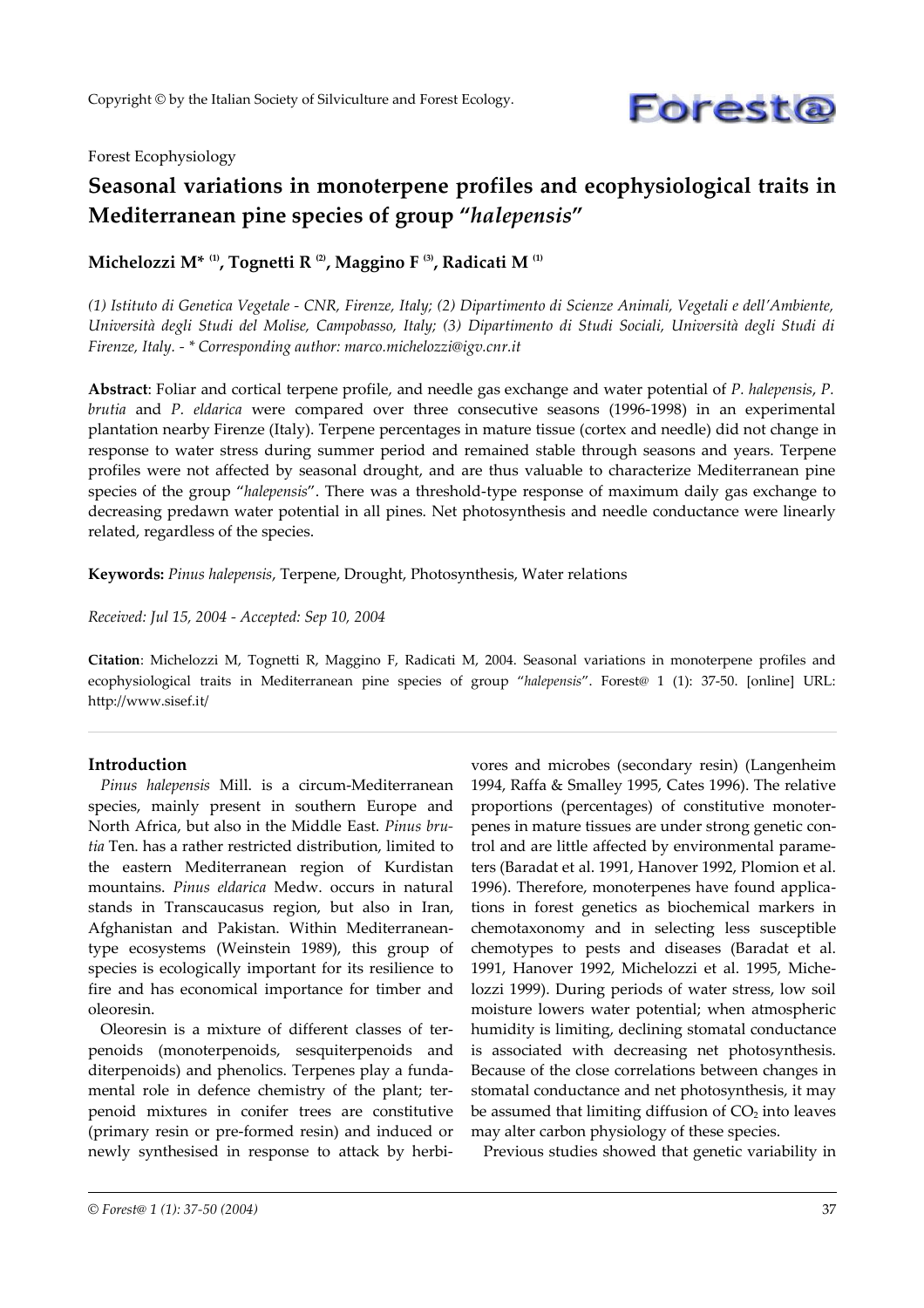**Fig. 1** - Seasonal course of monthly means of rainfall and temperatures during the study period at the experimental site.



*P. halepensis*, *P. brutia,* and *P. eldarica* could be characterized by the analysis of monoterpene profiles (Baradat et al. 1995, Schiller & Grunwald 1987a, b, Michelozzi et al. 1990). However no studies were performed to investigate seasonal effects in terpene levels in these Mediterranean pine species. Besides,

there is little comparative information on the ecophysiological response of *P. halepensis*, *P. brutia* and *P. eldarica* to site environmental condition.

The objectives of this study were: 1) to determine the seasonal effect on relative proportions (percentages) of constitutive monoterpenes in mature foliar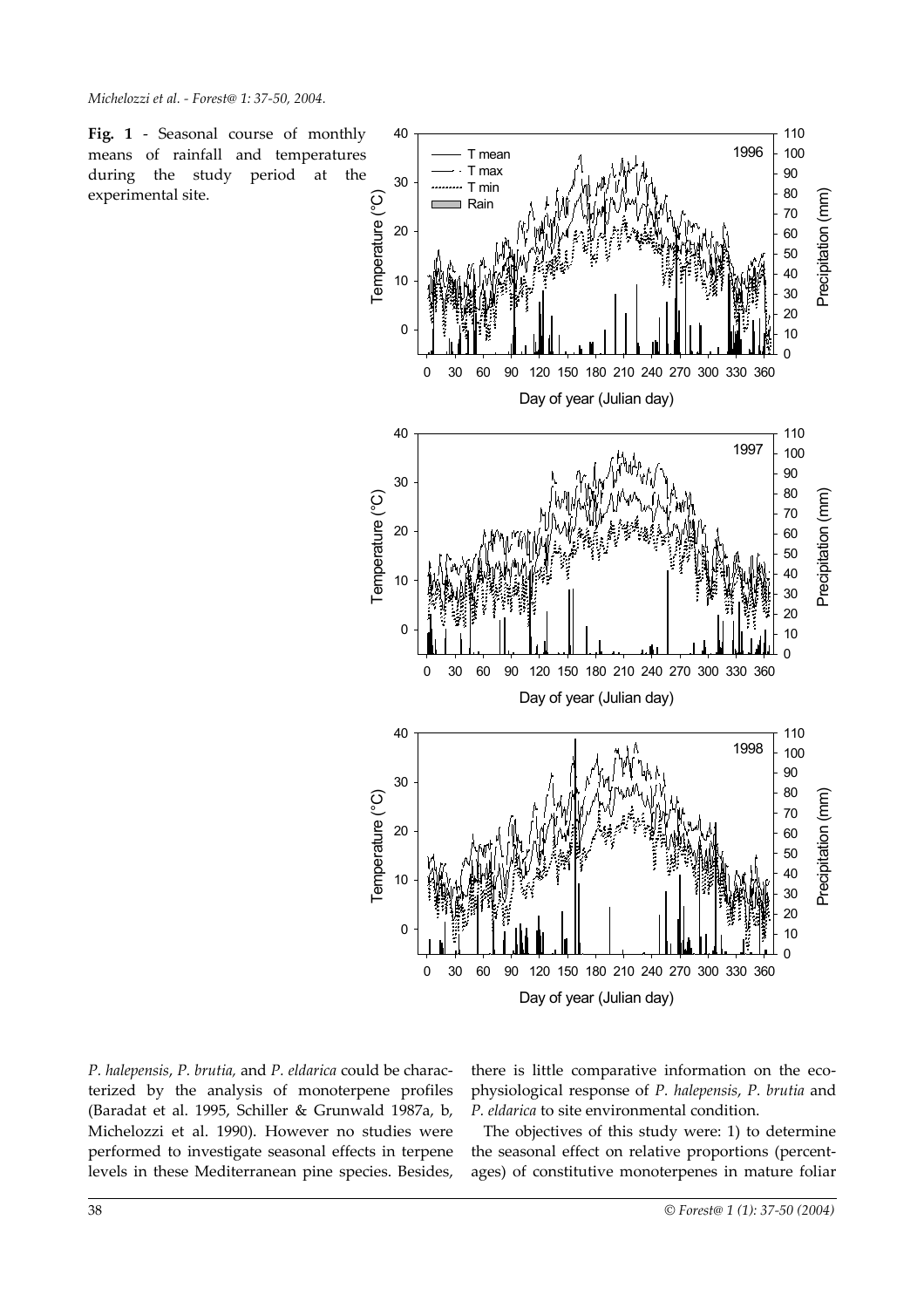and cortical tissues; 2) to investigate species-specific patterns of ecophysiological characters during the whole year in these Mediterranean pines; 3) to verify the degree of coupling between environment-induced changes (if any) in terpene percentages and seasonal trends in foliage functions (needle gas exchange and water potential) of the "*halepensis*" group. The results of this study will provide information that may be used in breeding programs for better resin quality and resistance to abiotic and biotic stresses. Species of the *P. halepensis* group are ecologically classified as drought tolerant enduring strong water stress conditions. Nevertheless, the predicted rise in mean temperature, erratic rainfall and evapotranspiration in the Mediterranean region as a result of global warming may have adverse effects on the long-term productivity of pine woodlands and on the interaction between organisms at ecosystem level.

# **Materials and Methods**

#### *Site location and plant material*

The study was conducted from May 1996 to February 1999 at an experimental plantation near Firenze (central Italy, latitude 43° 78' N, longitude 11° 32' E). The site is situated in a hilly area at an elevation of about 110 m. The climate is typical Mediterranean, with cool, wet winters and hot, dry summers; climatic data were recorded by a nearby meteorological field station (Fig. 1). Mean annual temperature is 14.5 °C and mean annual rainfall 912 mm. Soil at the experimental site is clay-loam. The plantation, including *Pinus halepensis* Mill., *P. brutia* Ten. and *P. eldarica* Medw., was established in 1985. Mean tree height and breast height diameter (at the time of measurements) were about 10 m and 14 cm, respectively.

#### *Terpene analysis*

One-year-old cortical and foliar tissue samples were taken from *P. halepensis*, *P. brutia*, and *P. eldarica* trees growing in the experimental plantation. Terpene composition was analysed by means of headspace gas chromatography using a Perkin-Elmer 8500 gas chromatograph equipped with a flame ionisation detector and with a Perkin-Elmer HS-101 automatic headspace sampler. A J&W fused silica capillary column 30 m x 0.25 coating DB-WAX was used. Peak area on the chromatograms was expressed as a percentage of the total monoterpenes

taken into consideration (α-pinene, camphene, βpinene, sabinene, δ-3 carene, β-myrcene, limonene, cineole, γ−terpinene); the sesquiterpene, β-caryophillene, was expressed as a percentage of total terpenes. The identification of compounds was made by comparison with the retention times of pure monoterpenes. Two peaks could not be identified and were named unknown 1 and 2, respectively.

### *Physiological measurements*

Needle gas exchange measurements were made with a portable infrared gas analyser Ciras-1 (IRGA) (PP-Systems, Hitchin, Herts, UK) equipped with a conifer cuvette, between 1100 hours and 1400 hours, under ambient conditions on sunny days when irradiance was above saturation for photosynthesis. The following parameters were calculated: net photosynthetic rate  $(A_n)$  expressed on a needle area basis and stomatal conductance  $(g_s)$ , calculated by assuming zero air resistance in the boundary layer. Measurements of needle xylem pressure potential were made using a pressure chamber following techniques described by Ritchie & Hinckley (1975). Measurements were made at about monthly interval during the growing season and periodically during the rest of the year. On several occasions, measurements of gas exchange and water potential were made between sunrise and solar noon on tagged shoots.

All measurements were made on 1-year-old foliage, in the upper one-third of the canopy on the second and third whorl of branches of six sample trees per species. Each measurement started with predawn xylem pressure potential  $(\Psi_{pd})$  measured approximately 30 min before sunrise. on individual nearby fascicles of the same shoot or on comparable shoot tips (two to three on each branch). Means were made averaging the readings on trees for each measurement period.

Measurements of gas exchange were taken on two fully illuminated branches for each tree. The same branches, or nearby branches, were used throughout the study period. One or two fascicles of needles on each sample branch were arranged in the leaf chamber minimizing self-shading. Sample measurements were limited to 30 s to reduce variation between ambient and chamber environments. The foliage was then removed from the chamber for needle area determination following the method of Johnson (1984).

#### *Data analysis*

A variance analysis was performed on the arcsine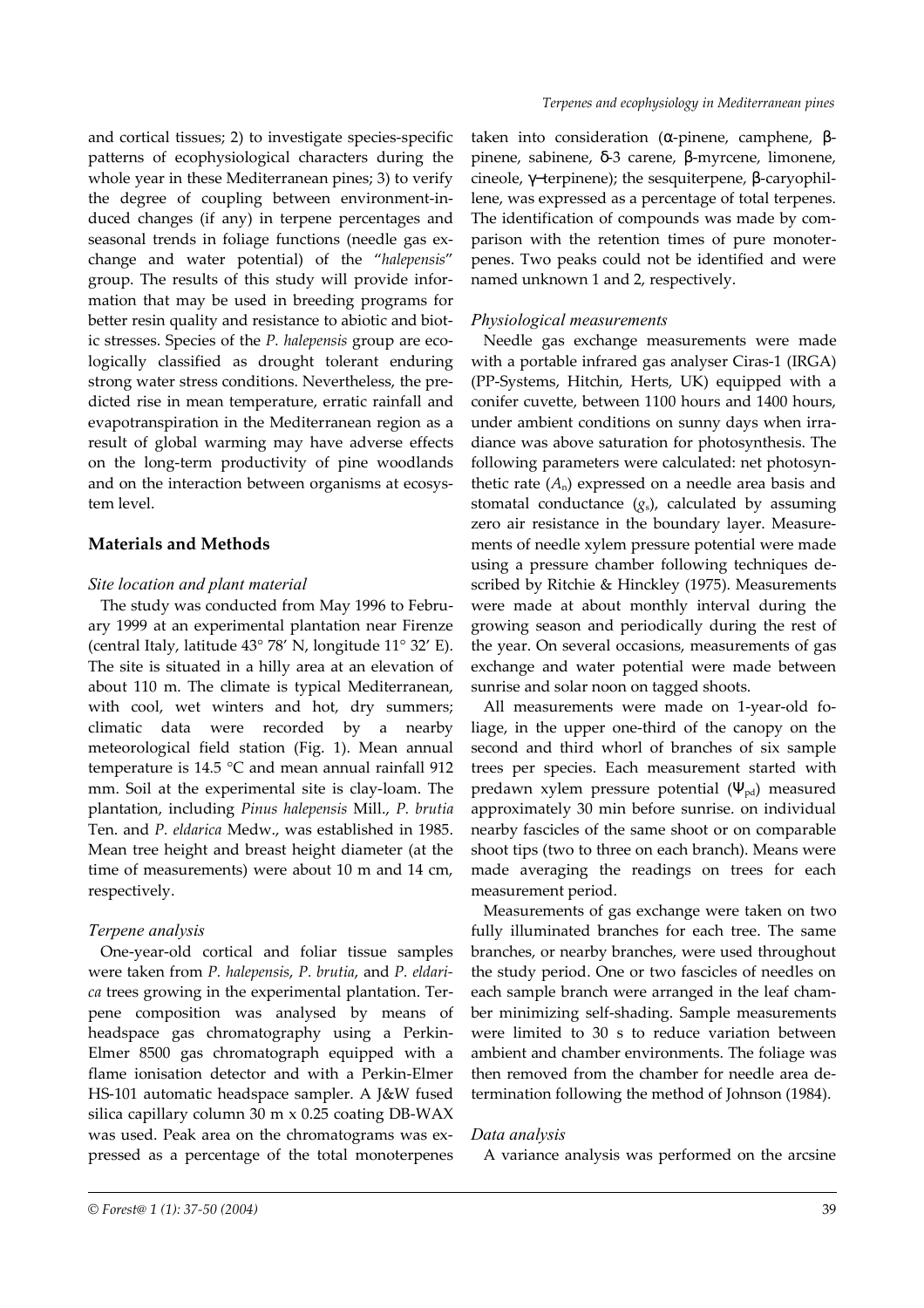

**Fig. 2** - Changes in the relative percentage of various monoterpenes detected in foliar tissues of *P. halepensis* (green circles), *P. brutia* (red triangles) and *P. eldarica* (empty squares) grown in an experimental plantation nearby Firenze, during the course of seasons and years. Data are the means ± SE.

transformed monoterpenes percentages. Seasonal course values were compared with a repeated measures analysis of variance, which takes into account both comparison between species and trends over time (Potvin et al. 1990, Castell & Terradas 1994, Coli et al. 1997). The nonparametric test of Friedman was used to verify the results of repeated measures analysis of variance. Whenever necessary, this test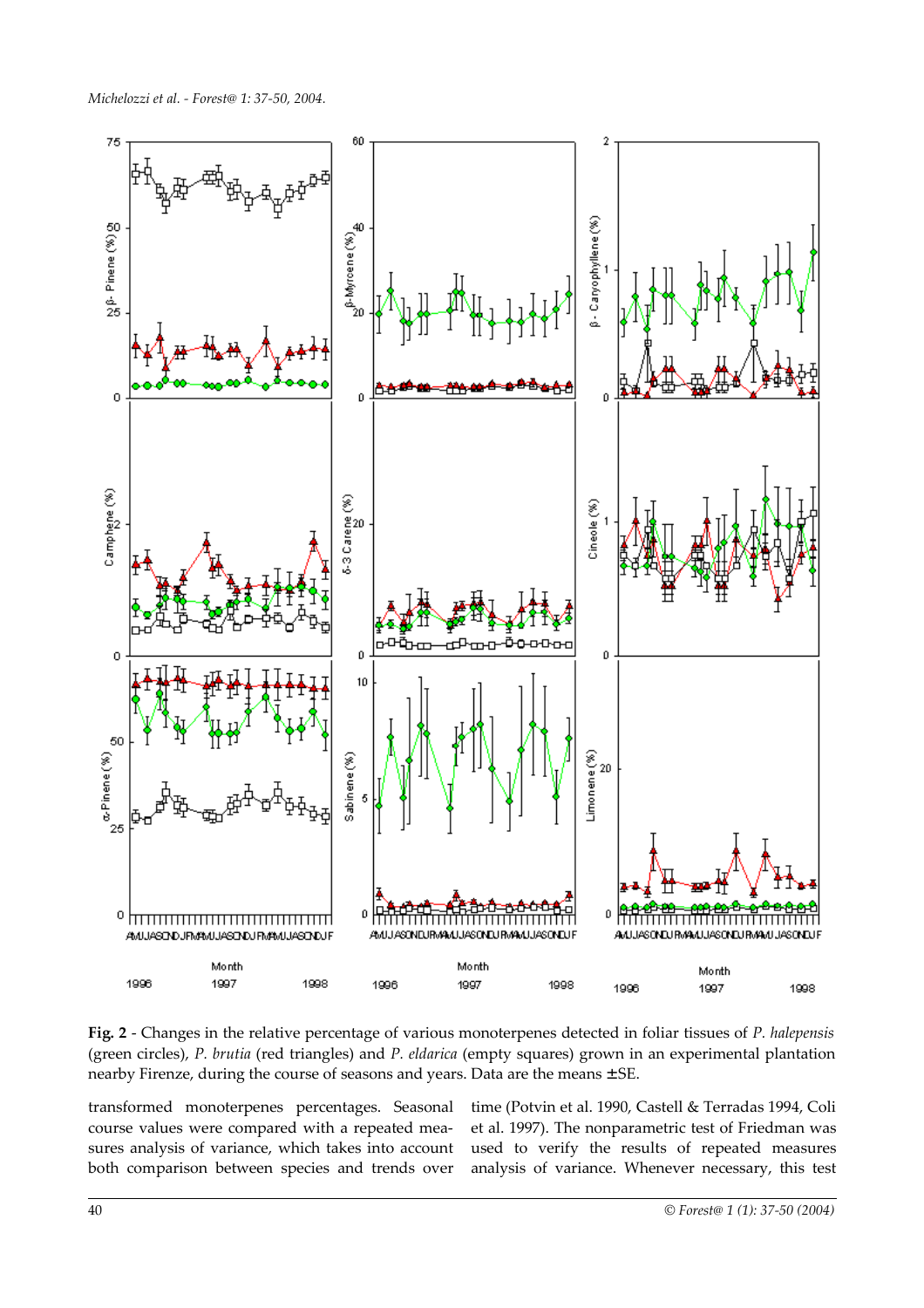

**Fig. 3** - Changes in the relative percentage of various monoterpenes detected in cortical tissues of *P. halepensis* (green circles), *P. brutia* (red triangles) and *P. eldarica* (empty squares) grown in an experimental plantation nearby Firenze, during the course of seasons and years. Data are the means ± SE.

was followed by mean comparison to determine when significant differences were obtained. The *t*-Test was used to evaluate differences in single monoterpenes between every pair of sampling dates.

The relationships between  $A_n$  and  $g_s$  were compared by means of test of homogeneity of error and comparison between regression coefficients.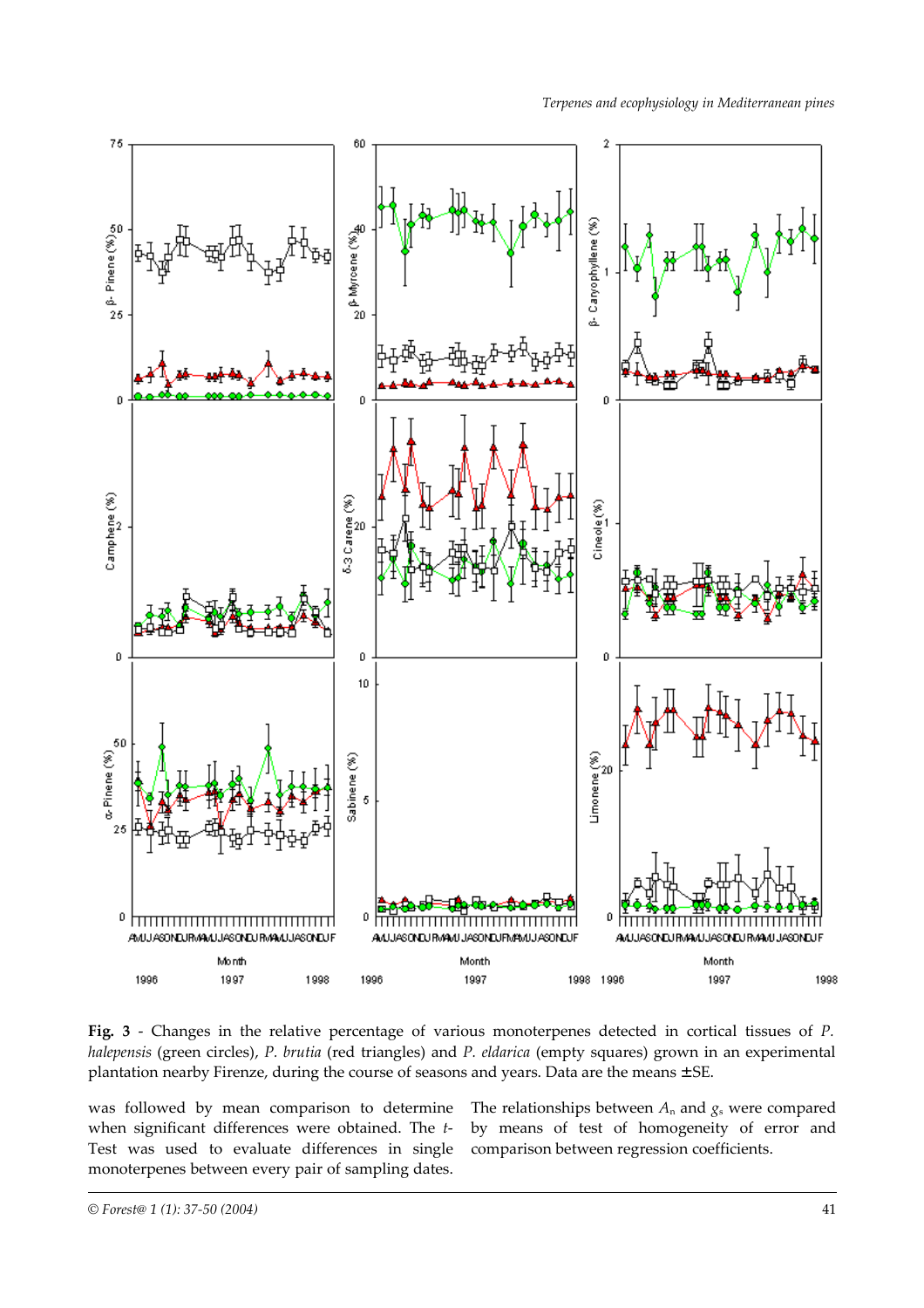**Tab. 1** - Mean terpene contents (percent ± SE) in *Pinus halepensis* Mill., *Pinus brutia* Ten. and *Pinus eldarica* Medw.

| Source of<br>variation |                                    | $\alpha$ -pinene | cam-<br>phene | $\beta$ -pi-<br>nene | sabi-<br>nene | $\delta$ -3 ca-<br>rene | myr-<br>cene | limo-<br>nene | cineole | $\beta$ -caryo-<br>phyllene |
|------------------------|------------------------------------|------------------|---------------|----------------------|---------------|-------------------------|--------------|---------------|---------|-----------------------------|
| Pinus                  | $\frac{0}{0}$                      | 56.13            | 0.83          | 4.03                 | 6.81          | 5.58                    | 20.43        | 1.18          | 0.77    | 0.79                        |
| halepensis             | <b>SE</b>                          | 0.92             | 0.03          | 0.12                 | 0.38          | 0.30                    | 1.04         | 0.05          | 0.04    | 0.04                        |
| Pinus<br>brutia        | $\mathbf{0}_{\mathbf{0}}^{\prime}$ | 31.08            | 0.51          | 61.73                | 0.24          | 1.81                    | 2.32         | 0.85          | 0.73    | 0.16                        |
|                        | <b>SE</b>                          | 0.54             | 0.02          | 0.58                 | 0.01          | 0.10                    | 0.10         | 0.03          | 0.03    | 0.03                        |
| Pinus                  | $\mathbf{0}_{\mathbf{0}}^{\prime}$ | 66.82            | 1.24          | 13.82                | 0.53          | 6.88                    | 2.95         | 4.91          | 0.72    | 0.12                        |
| eldarica               | <b>SE</b>                          | 0.83             | 0.03          | 0.63                 | 0.03          | 0.41                    | 0.14         | 0.33          | 0.03    | 0.02                        |
| Pinus                  | $\mathbf{0}_{\mathbf{0}}^{\prime}$ | 38.17            | 0.69          | 1.25                 | 0.44          | 13.82                   | 42.26        | 1.35          | 0.43    | 1.14                        |
| halepensis             | <b>SE</b>                          | 1.19             | 0.03          | 0.04                 | 0.02          | 0.56                    | 1.06         | 0.14          | 0.02    | 0.03                        |
| Pinus                  | $\mathbf{0}_{\mathbf{0}}^{\prime}$ | 24.17            | 0.55          | 43.28                | 0.51          | 15.57                   | 10.04        | 3.57          | 0.54    | 0.40                        |
| brutia                 | <b>SE</b>                          | 0.75             | 0.02          | 0.85                 | 0.03          | 0.67                    | 0.52         | 0.52          | 0.01    | 0.19                        |
| Pinus                  | $\frac{0}{0}$                      | 33.37            | 0.48          | 7.03                 | 0.58          | 26.33                   | 3.78         | 26.29         | 0.46    | 0.21                        |
| eldarica               | <b>SE</b>                          | 0.59             | 0.01          | 0.44                 | 0.02          | 0.05                    | 0.10         | 0.69          | 0.02    | 0.01                        |

# **Results**

#### *Seasonal patterns of terpene profiles*

There were minor seasonal effects on monoterpene profiles (Fig. 2 and Fig. 3). α-pinene and myrcene were the most abundant constitutive monoterpenes in needle and cortical tissues of *P. halepensis*. βpinene and α-pinene were the main components in needles and cortex of *P. brutia*. α-Pinene was the main monoterpene of foliar and cortical resin of *P. eldarica*; the needles were also characterised by high amounts of β-pinene, while δ-3 carene and limonene were found in high concentration in the cortex (Tab. 1).

Large variations in the amount of all monoterpenes were observed among the three different species. In particular, needles of *P. halepensis* showed a higher content of sabinene and myrcene than the other two pine species, while foliar tissue of *P. brutia* was characterised by a high proportion of β-pinene and low concentration of α-pinene and δ-3 carene; needles of *P. eldarica* contained much more limonene than *P. halepensis* and *P. brutia*. Considering the cortical tissue, *P. halepensis* showed the highest amount of

**Tab. 2** - Summary of repeated measures univariate analysis of variance of terpene content over the three consecutive years (1996, 1997, 1998) in *Pinus halepensis* Mill., *Pinus brutia* Ten. and *Pinus eldarica* Medw. \*: Significant differences at the 5% probability level – ns: Not significant.

| <b>Terpene</b> |                                                                                        |    |    |    |    |    |         |                             |  |  |
|----------------|----------------------------------------------------------------------------------------|----|----|----|----|----|---------|-----------------------------|--|--|
|                | $\alpha$ -pinene camphene $\beta$ -pinene sabinene $\delta$ -3 carene myrcene limonene |    |    |    |    |    | cineole | $\beta$ -caryo-<br>phyllene |  |  |
| ns             | ns                                                                                     | ns | ×  | ns | ns | ns | ns      | ns                          |  |  |
| ns             | ns                                                                                     | ns | ns | ns | ns | ns | ns      | ns                          |  |  |
| ns             | ns                                                                                     | ns | ns | ns | ns | ns | ns      | ns                          |  |  |
| ns             | ×                                                                                      | ns | ×  | ns | ns | ns | ns      | ×                           |  |  |
| ns             | ns                                                                                     | ns | ns | ns | ns | ns | ns      | ns                          |  |  |
| ×              | ×                                                                                      | ns | ns | ns | ns | ns | ns      | ns                          |  |  |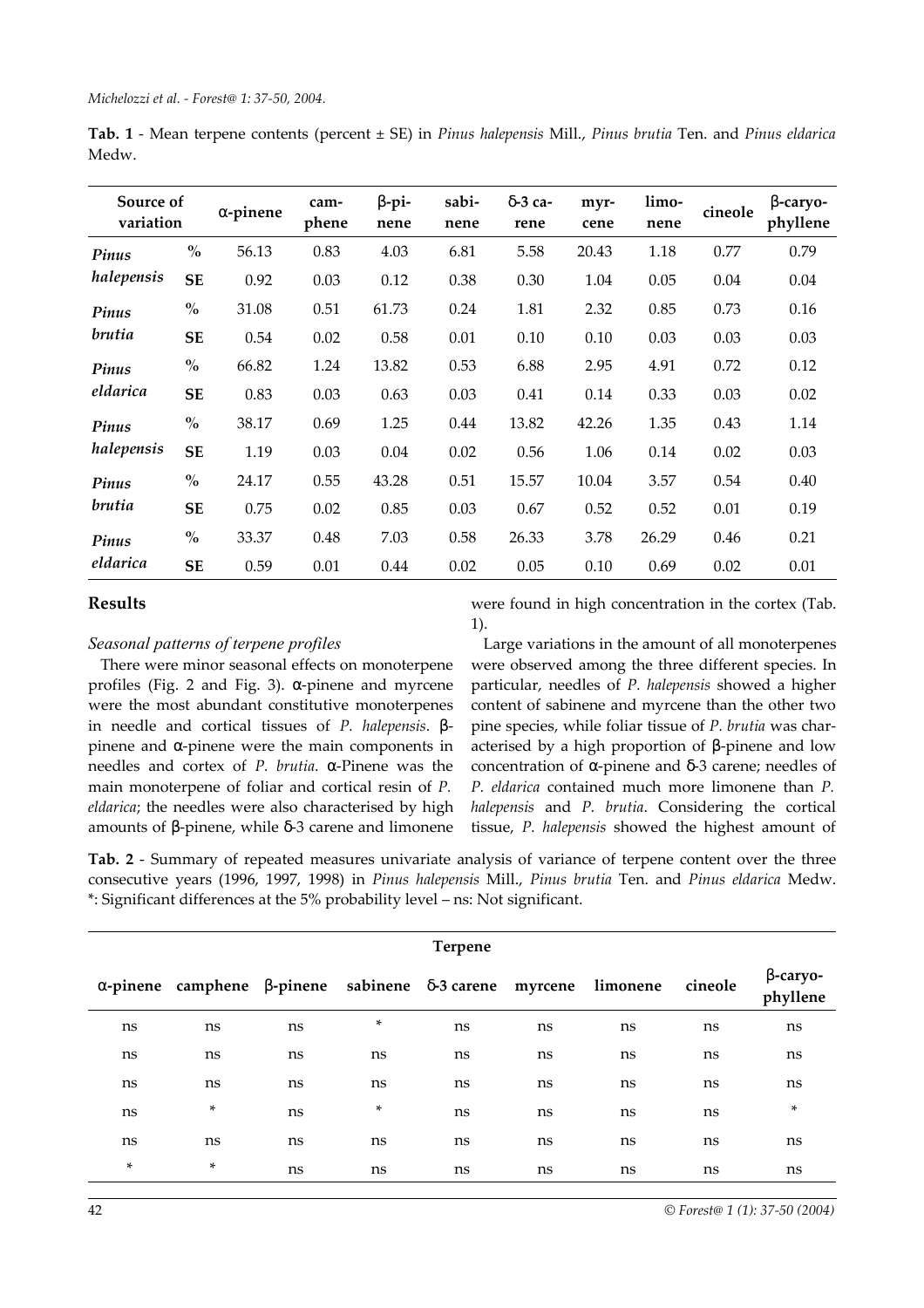myrcene and the lowest concentrations of β-pinene and limonene; the average for β-pinene was highest in *P. brutia*, while *P. eldarica* had a larger amount of limonene and δ-3 carene (Tab. 1).

The proportion of monoterpenes differed considerably between cortical and foliar tissues of *P. halepensis*, *P. brutia* and *P. eldarica*. α-Pinene, βpinene, sabinene and the unknown compounds were present in higher concentrations in the foliar tissue than in the cortical tissue of *P. halepensis*, while the cortex showed higher relative proportions of δ-3 carene and myrcene. Foliar tissues of *P. brutia* contained higher concentrations of α-pinene and βpinene, and lower amounts of δ-3 carene, myrcene and limonene than cortical tissues. The relative abundance of four monoterpenes varied between tissues of *P. eldarica*; the needles were characterised by higher amount of α-pinene and β-pinene, while δ3 carene and limonene were present in larger concentrations in the cortex (Tab. 1).

The mean proportions of constitutive foliar and cortical β-pinene, δ-3 carene, myrcene, limonene, cineole and the unknown compounds did not vary significantly from year to year (Tab. 2).

Generally, different sampling dates within the year appeared to have no effect on monoterpene quantities, except for: α-pinene in cortical tissue samples collected from *P. eldarica* during years 1996 and 1997; camphene in cortical tissue samples collected from *P. brutia* during the years 1997 and 1998; camphene in needles of *P. eldarica* sampled during years 1997 and 1998; sabinene in foliar tissue samples collected from *P. halepensis* during 1997; sabinene in cortical samples of *P. brutia* in 1997 and 1998; cineole detected in needles of *P. eldarica* collected in 1998; the unknown compound in cortex of *P. halepensis* in

**Tab. 3** - Summary of repeated measures univariate analysis of variance of terpene content within each year in *Pinus halepensis* Mill., *Pinus brutia* Ten. and *Pinus eldarica* Medw. \* = Significant differences at the 5% probability level – ns: not significant.

| Year | <b>Species</b>  | <b>Tissue</b> | $\alpha$ -pi-<br>nene | cam-<br>phene | $\beta$ -pi-<br>nene | sabi-<br>nene | δ-3 са-<br>rene | myr-<br>cene | limo-<br>nene | cine-<br>ole | $\beta$ -caryo-<br>phyllene |
|------|-----------------|---------------|-----------------------|---------------|----------------------|---------------|-----------------|--------------|---------------|--------------|-----------------------------|
| 1996 | Pinus           | Foliar        | ns                    | ns            | ns                   | ns            | ns              | ns           | ns            | ns           | ns                          |
|      | halepensis      | Cortical      | ns                    | ns            | ns                   | ns            | ns              | ns           | ns            | ns           | *                           |
|      | Pinus           | Foliar        | ns                    | ns            | ns                   | ns            | ns              | ns           | ns            | ns           | ns                          |
|      | brutia          | Cortical      | ns                    | ns            | ns                   | ns            | ns              | ns           | ns            | ns           | *                           |
|      | Pinus           | Foliar        | ns                    | ns            | ns                   | ns            | ns              | ns           | ns            | ns           | ns                          |
|      | eldarica        | Cortical      | *                     | ns            | ns                   | ns            | ns              | ns           | ns            | ns           | ns                          |
| 1997 | Pinus           | Foliar        | ns                    | ns            | ns                   | $\ast$        | ns              | ns           | ns            | ns           | ns                          |
|      | halepensis      | Cortical      | ns                    | ns            | ns                   | ns            | ns              | ns           | ns            | ns           | ns                          |
|      | Pinus<br>brutia | Foliar        | ns                    | ns            | ns                   | ns            | ns              | ns           | ns            | ns           | ns                          |
|      |                 | Cortical      | ns                    | *             | ns                   | $\ast$        | ns              | ns           | ns            | ns           | *                           |
|      | Pinus           | Foliar        | ns                    | *             | ns                   | ns            | ns              | ns           | ns            | ns           | ns                          |
|      | eldarica        | Cortical      | *                     | ns            | ns                   | ns            | ns              | ns           | ns            | ns           | ns                          |
|      | Pinus           | Foliar        | ns                    | ns            | ns                   | ns            | ns              | ns           | ns            | ns           | ns                          |
| 1998 | halepensis      | Cortical      | ns                    | ns            | ns                   | ns            | ns              | ns           | ns            | ns           | ns                          |
|      | Pinus<br>brutia | Foliar        | ns                    | ns            | ns                   | ns            | ns              | ns           | ns            | ns           | ns                          |
|      |                 | Cortical      | ns                    | *             | ns                   | *             | ns              | ns           | ns            | ns           | ns                          |
|      | Pinus           | Foliar        | ns                    | $\ast$        | ns                   | ns            | ns              | ns           | ns            | *            | ns                          |
|      | eldarica        | Cortical      | ns                    | ns            | ns                   | ns            | ns              | ns           | ns            | ns           | ns                          |

*© Forest@ 1 (1): 37-50 (2004)* 43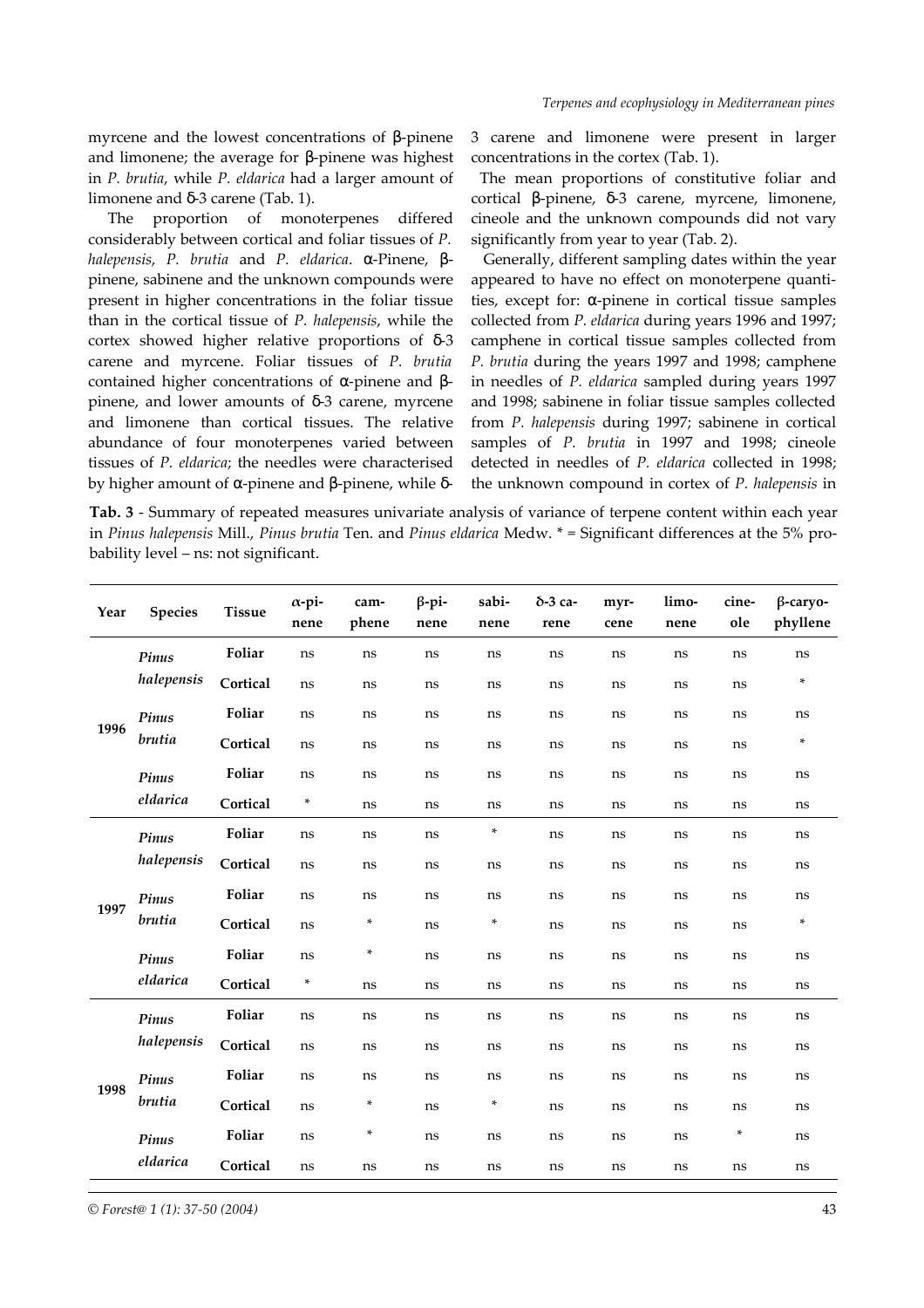**Tab. 4** - Comparison between pairs of sampling dates within each year by *t*-test analysis. Only significant differences in monoterpene variables are demonstrated. *Ph-F*: *Pinus halepensis*- Foliar tissue; *Ph-C*: *Pinus halepensis*- Cortical tissue; *Pb-F*: *Pinus brutia*- Foliar tissue; *Pb-C*: *Pinus brutia*- Cortical tissue; *Pe-F*: *Pinus eldarica*- Foliar tissue; *Pe-C*: *Pinus eldarica*- Cortical tissue.

| Months | Jul                               | May                               | Dec                     | Sep                            |
|--------|-----------------------------------|-----------------------------------|-------------------------|--------------------------------|
|        | camphene Pb-C(1998)               | camphene Pb-C(1997)               | camphene $Pe$ -F (1998) | $β$ -caryophillene Ph-C (1996) |
|        | sabinene Pb-C(1997)               | $\beta$ -caryophillene Pb-C(1996) |                         | camphene Pb-C(1997)            |
|        | $\beta$ -caryophillene Pb-C(1996) | $β$ -caryophillene $Pb-C(1997)$   |                         | sabinene Pb-C(1997)            |
|        | $\beta$ -caryophillene Pb-C(1997) | camphene Pe-F (1998)              |                         | camphene Pe-F (1998)           |
| Oct    | camphene Pe-F (1998)              | $\alpha$ -pinene Pe-C (1996)      |                         | $\alpha$ -pinene Pe-C (1996)   |
|        | cineole Pe-F (1998)               |                                   |                         |                                |
|        | α-pinene $Pe$ -C (1996)           |                                   |                         |                                |
|        | $\alpha$ -pinene Pe-C (1997)      |                                   |                         |                                |
|        | camphene Pb-C(1997)               | sabinene Pb-C(1998)               |                         |                                |
|        | camphene Pb-C(1998)               | $β$ -caryophillene $Pb-C(1997)$   | camphene Pb-C(1997)     |                                |
|        | sabinene Pb-C(1997)               | camphene Pe-F (1997)              | sabinene Pb-C(1998)     |                                |
| Sep    | sabinene Pb-C(1998)               |                                   |                         |                                |
|        | $\beta$ -caryophillene Pb-C(1996) |                                   |                         |                                |
|        | $\beta$ -caryophillene Pb-C(1997) |                                   |                         |                                |
|        | cineole $Pe$ -F (1998)            |                                   |                         |                                |
|        | $\beta$ -caryophillene Pb-C(1996) | $β$ -caryophillene $Pb-C(1996)$   |                         |                                |
|        | $\beta$ -caryophillene Pb-C(1997) | $β$ -caryophillene $Pb-C(1997)$   |                         |                                |
|        | cineole $Pe$ - $F$ (1998)         | camphene Pe-F (1997)              |                         |                                |
| Dec    | $\alpha$ -pinene Pe-C (1996)      |                                   |                         |                                |
|        | $\alpha$ -pinene Pe-C (1996)      |                                   |                         |                                |
|        | sabinene Pb-C(1997)               |                                   |                         |                                |
|        | $\alpha$ -pinene Pe-C (1996)      |                                   |                         |                                |
|        | camphene Pe-F (1997)              |                                   |                         |                                |
| May    | cineole $Pe$ -F (1998)            |                                   |                         |                                |

1996; β-caryophyllene in cortical tissue samples of *P. halepensis* in 1996, and *P. brutia* during 1996 and 1997 (Tab. 3). *t*-Test analysis showed very few significant variations in the proportion of single monoterpenes between pairs of sampling dates (Tab. 4).

# *Seasonal patterns of gas exchange and water potential*

The seasonal course of temperature followed longterm averages for the area, with small deviations

amongst the three years. The beginning of summer 1998 was relatively drier than other years, while early winter relatively colder.

Seasonal trends of water potential reflected rainfall and temperature patterns (Fig. 4). In early spring, predawn water potential was relatively high, always above -1 MPa regardless of the species. Later in the season water potential began to decline owing to the lack of rainfall and reached a minimum in mid-summer. After late-summer and fall rainfall, predawn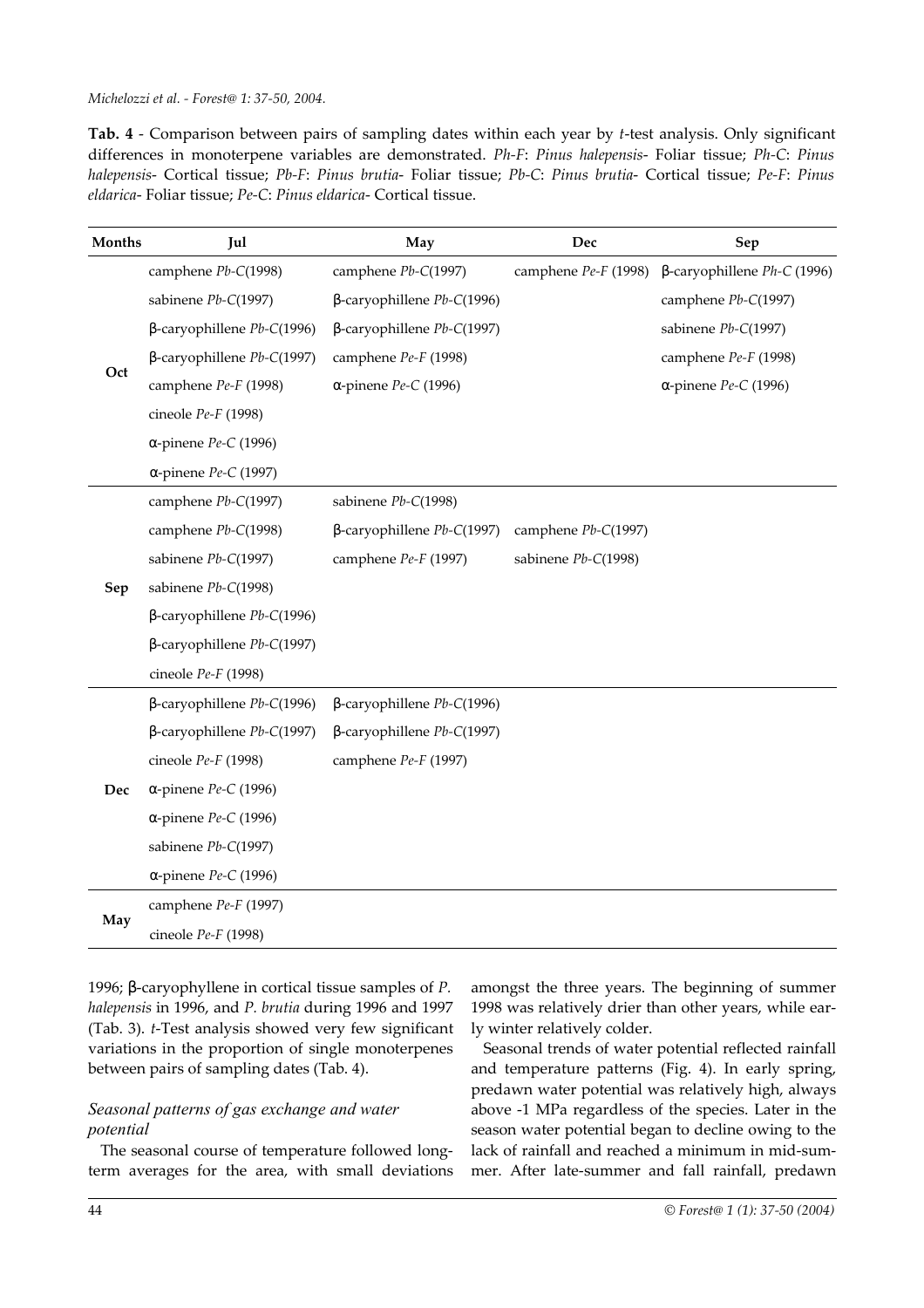

**Fig. 4** - Seasonal course of net photosynthesis, needle conductance and predawn water potential in trees of *P. halepensis* (green circles), *P. brutia* (red triangles) and *P. eldarica* (empty circles) grown in an experimental plantation nearby Firenze (Italy). Data are the means  $\pm$  SE. An asterisk indicates significant (*P*≤0.05) differences amongst the three species in that date.

water potential recovered to pre-stress values. Drought was increasingly pronounced from 1996 to 1998. Species differences were evident during peak water stress. In summer 1996, predawn water potential values were higher in *P. brutia* (-1.3 MPa) than in the other two species (-1.8 MPa), but in summer 1997 this trend was reversed, *P. eldarica* showing the highest values (-1.5 MPa), *P. halepensis* intermediate values (-1.9 MPa) and *P. brutia* the lowest values (-2.4 MPa); again, summer 1998 *P. brutia* the lowest values (-2.5 MPa), and *P. halepensis* and *P. eldarica* similar values (-2.1 MPa).

Midday stomatal conductance followed water potential trends, except during the winter when low temperatures strongly reduced stomatal aperture

(Fig. 4). The highest values were observed in spring and fall months, particularly 1997 and 1998 (80-100 mmol m<sup>-2</sup> s<sup>-1</sup>). Summer and winter minimum did not differ strongly amongst years, and stomatal functionality was never completely impaired (minimum 20 mmol  $m^2 s^1$ ). Differences between species were not always consistent, but generally, *P. brutia* showed relatively higher values of stomatal conductance during spring, while *P. eldarica* had relatively higher values during fall, *P. halepensis* being in between the other two species. Similarly, photosynthetic rates showed maximum values in spring and fall  $(8-10 \mu \text{mol m}^2 \text{ s}^1)$  and minimum values in summer and winter (below 4 µmol m<sup>-2</sup> s<sup>-1</sup>), with *P. eldarica* rates higher than rates of the other two species in fall

*<sup>©</sup> Forest@ 1 (1): 37-50 (2004)* 45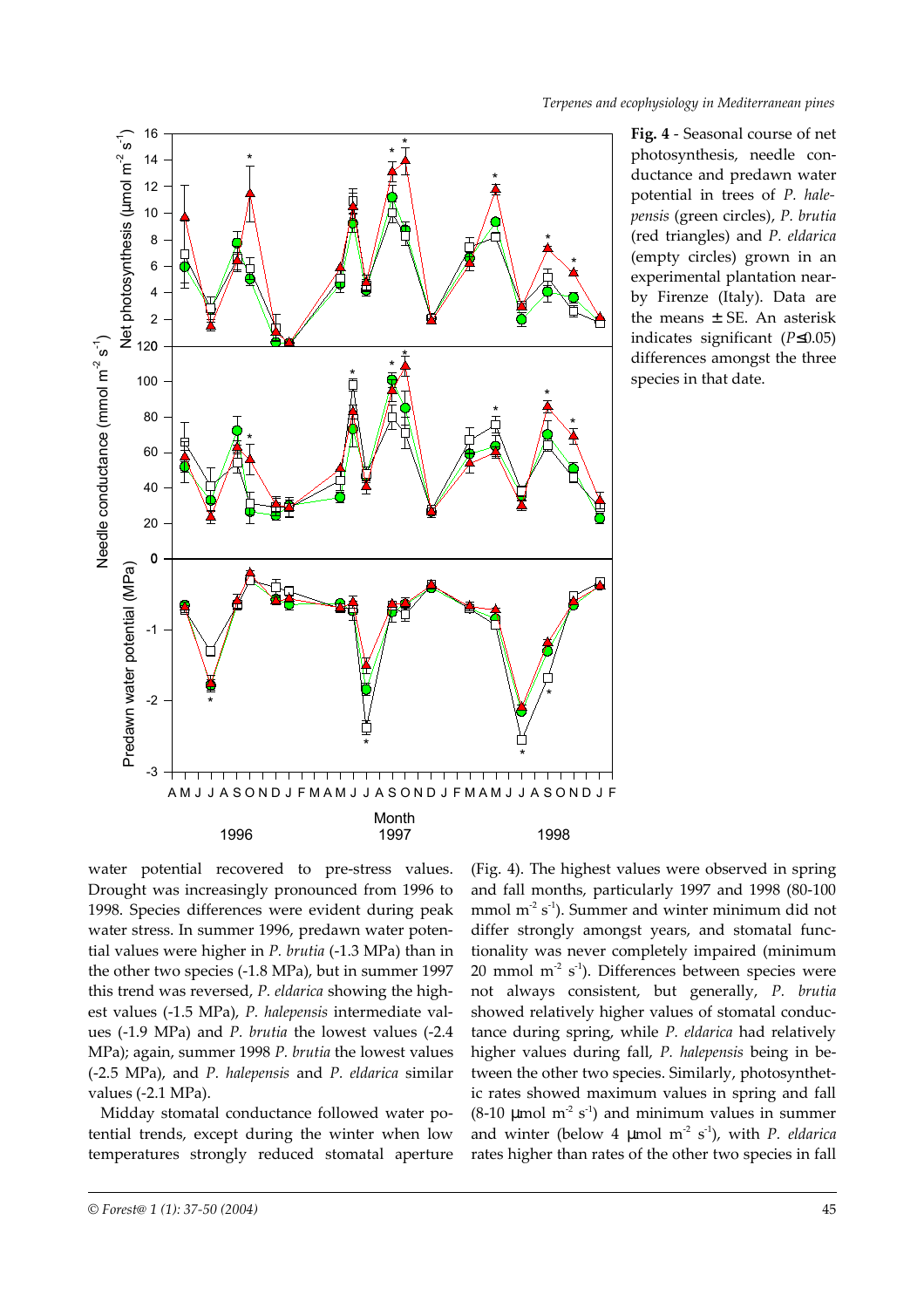**Fig. 5** - Linear relationship between net photosynthesis and needle conductance for *P. halepensis*, *P. brutia* and *P. eldarica* grown in an experimental plantation nearby Firenze (Italy). Data are the means  $\pm$ SE. Species are referred to by symbols in the legend. Parameters of regression equations ( $P < 0.0001$ ),  $y =$ a + b*x*, are the following: *P. halepensis* a = -1.19, b = 0.12, *r* 2 = 0.76; *P. brutia*  $a = -1.96$ ,  $b = 0.14$ ,  $r^2 = 0.84$ ; *P. eldarica* a = -1.77, b = 0.15,  $r^2$  = 0.73.



(up to 14  $\mu$ mol m<sup>-2</sup> s<sup>-1</sup>) (Fig. 4). Particularly low values (below 2 µmol  $m^2$  s<sup>-1</sup>), regardless of species, were observed during winter 1996/97, coinciding with lowest temperatures recorded in the study period. Summer minimum was higher in 1997 and 1998 despite more pronounced drought than in 1996. Net photosynthesis and stomatal conductance appeared to be linearly related (Fig. 5). Differences in slope, representing overall intrinsic leaf water use efficiency, between species were not consistent, despite a tendency for a steeper relationship in *P. eldarica* compared to the other two species was evident; the intercept of the regressions differed between *P. eldarica* and the other two species  $(P < 0.01)$ .

# **Discussion**

The general picture shows that there were no seasonal effects on monoterpene profiles, contrary to what was observed for ecophysiological parameters. Besides, although total quantity of monoterpenes can be influenced by  $CO<sub>2</sub>$  supply, no detectable effects on the relative proportions of the constitutive mixture were observed during summer months, when water stress occurred. As chemotaxonomic studies on coniferous species demonstrated, the constitutive compositional profile of a mature organ remains little affected by abiotic factors and that profile can be used as a biochemical marker in forest genetics (Baradat 1991, Hanover 1992).

The most frequent results of inheritance studies suggested mono and oligogenic control of several monoterpenes in different coniferous species and more recently molecular studies have reported many plant genes that encode enzymes involved in the biosynthesis of terpenes (Nishizawa et al. 1992,

Plomion et al. 1996, Raguso & Pichersky 1999, Shepherd et al.1999, Fischer et al. 2001, Trapp & Croteau 2001, Fäldt et al. 2003). Some seasonal changes have been confounded with epigenetic variations that occur in monoterpene proportion. Genes controlling changes in monoterpene expression, may be turned "on" or "off", or may be regulated during the early growth phases (Hanover 1992, Michelozzi et al. 1998). Studies showed that some changes in monoterpene composition have been related to seasonal attacks of herbivores (Harborne 1990). Terpenoid is the most expensive biosynthesis of all secondary compounds (Langenheim 1994). Plants cannot maintain high levels of these defence substances in all the tissues and organs, and at any given time. Therefore, particular mixtures with high content of toxic terpenoids are accumulated in target tissues, as young foliage, which is generally more vulnerable than older leaves to herbivore attack and more important for the plant because photosynthetic rates are higher in young than in old leaves (Wahid 1997). Differences in the relative proportions of monoterpenes can be also detected between the constitutive terpenoid-rich resin and the induced resin that is synthesised *de novo* in response to fungal invasion. Some studies showed that inoculation with fungi vectored by bark beetles could induce accumulation in the concentration of monoterpenes that possess insecticidal and fungistatic properties (Klepzig et al. 1996, Popp et. al. 1995a, b, Raffa & Smalley 1995, Raffa 1991, Russell & Berryman 1976). However, Squillace (1976), Baradat *et al*. (1991) and Hanover (1992) provided a comprehensive sampling procedure for terpene analyses in forest genetic studies.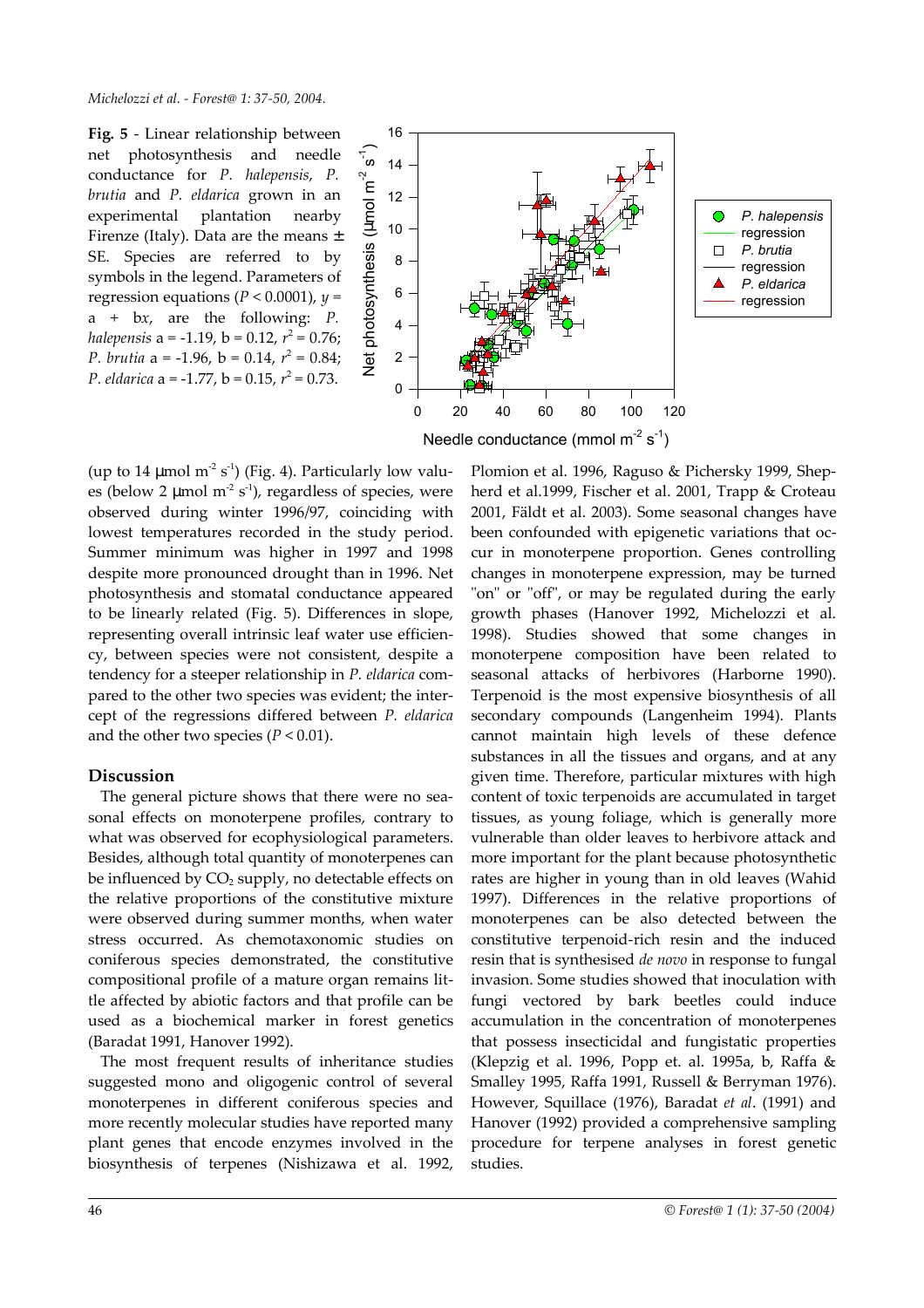In addition to the simple Mendelian inheritance, epistatic and pleiotropic interactions were determined in genetic variation of terpenes (Vernet et al. 1986, Croteau & Gershenzon 1994, Vogel et al. 1996). Considerable variation was observed in the constitutive monoterpene composition between the different species. Particularly three monoterpenes appeared to be very useful as biochemical markers to characterize the Mediterranean pine species of group "*halepensis*": 1) a high proportion of β-myrcene occurred in *P. halepensis*; 2) a high percent of β-pinene was detected in *P. brutia*. These findings agree with previous data showing the utility of constitutive monoterpenoids as biochemical markers to characterize these pine species (Baradat et al. 1995, Schiller & Grundwald 1987a, b), and to measure hybridization between *P. brutia* and *P. halepensis*. The artificial hybrid *P. brutia* x *P. halepensis* showed high proportion of both βpinene and β-myrcene (Michelozzi et al. 2000). These results of cortical constitutive terpenes were supporting earlier data obtained from isoenzyme analysis (Schiller et al. 1986).

3) Limonene can be very useful to distinguish *P. eldarica* from the other Mediterranean pine species of group "*halepensis*"; however a large variation for limonene content between cortical and foliar tissue of *P. eldarica* was detected. Epigenetic variations, such as those related to different tissues within a tree, are important in terpene constituents. Other common sources of qualitative and quantitative variation in monoterpenes are those occurring between juvenile and adult plants and between juvenile and mature tissues (Hanover 1992).

Needle water potential and gas exchange parameters did not vary strongly among or within taxa, but changed markedly during the year, uncoupling from monoterpene patterns. These results are consistent with results of studies with other pine trees (e.g. Samuelson et al. 1992). Seasonal variations in gas exchange were probably correlated with many factors whose relative importance changed as the growing season progressed. These include factors that are difficult to assess, such as foliage development, foliage aging, carbon demand, and measured environmental factors such as water availability, temperature, vapour pressure deficit and light (Maier & Teskey 1992).

A rapid response to drought was evident in the three species, leading to a concurrent decrease in water potential and stomatal conductance. A rather high threshold of predawn water potential for stom-

atal closure has been found in previous studies on *P.halepensis* (both trees and seedlings) (Schiller & Cohen 1995, Tognetti et al. 1997, Borghetti et al. 1998). Such a response to drought may be crucial under Mediterranean conditions to prevent severe tissue dehydration and foliage dieback (Borghetti et al. 1998). The three species, however, only reduced stomatal aperture in response to drought, which is consistent with the hypothesis that complete stomatal closure is not the optimal response to water stress and that limited embolism allows a maximization of gas exchange (Jones & Sutherland 1991) and contributes to limit water use as soil water is exhausted (Borghetti et al. 1998). Indeed, partial cavitation of xylem tracheids may cause a localised release of tension in the surrounding xylem, making water at higher water potential becoming available (Dixon et al. 1984). Schiller & Cohen (1995) showed that *P. halepensis* trees could use internally stored water when soil is drying. The response of plants to soil drying has been suggested to be mediated by chemical signals generated in the roots and transported via the xylem (e.g. Jackson et al. 1995) or/and may be the result of hydraulic signals sensed by guard cells (Saliendra et al. 1995).

Gas exchange promptly recovered after late summer and fall rainfall relieved trees of water stress, even in summers when water potential was low enough to cause consistent xylem embolism (Tognetti et al. 1997). Refilling of xylem embolism has been shown for *P. halepensis* trees subjected to artificial soil drying in the field (Borghetti et al. 1998), though water potential was still negative. Despite drought was increasingly stronger during the three summer seasons studied, as shown by progressively lower water potential, gas exchange was rather stable or even higher during summer characterized by smaller amount of precipitation respect to mild summers. Seiler & Johnson (1985) found that after subjecting *Pinus taeda* L. seedlings to drought, they maintained higher rates of net photosynthesis as needle water potential declined in a subsequent drying cycle. This response may have been partly the result of osmotic adjustment. Tognetti et al. (1997) found that drought-stressed *P. halepensis* seedlings had significantly reduced osmotic potential at turgor loss point with respect to unstressed controls. Gas exchanges, particularly photosynthesis, were low during winter months, suggesting that metabolism of these species is very sensitive to low temperatures. *P. eldarica* showed a delay in reducing photosynthe-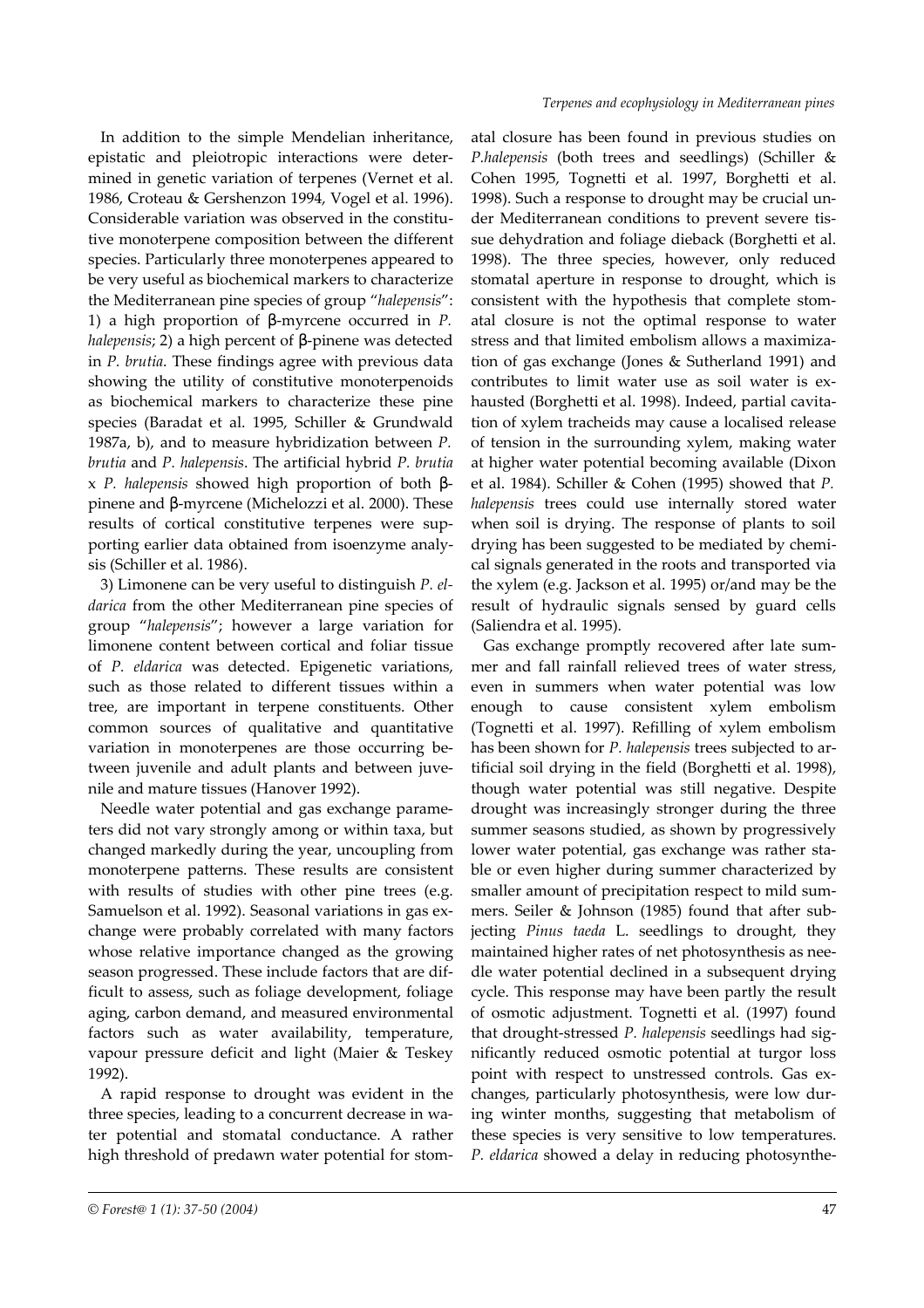sis in late fall with respect to *P. halepensis* and *P. brutia*, and also showed higher stomatal conductance in the same period. *P. brutia* stomatal conductance during the spring was higher than in the other two species. Seasonal differences in photosynthetic rate may be critical in accounting for genetic differences in productivity. For temperate conifers, differences in the depression of photosynthesis that accompany bud dormancy are often especially important (Teskey et al*.* 1987).

*P. brutia* appeared to be relatively more sensitive than *P. eldarica* and *P. halepensis* to increasing drought conditions from summer 1996 to summer 1998, resulting in lower water potential and lower gas exchange after recovery from water stress. A stronger reduction of soil-to-leaf hydraulic conductance in *P. brutia* may have been caused by preferential (compared to the other two species) cavitation in water conducting tracheids (Tognetti et al. 1997). Differences in gas exchange and water potential amongst the three species may be related to the natural distribution of these species (Weinstein 1989).

The linear relationship between stomatal conductance and net photosynthesis observed for *P.halepensis*, *P. eldarica* and *P. brutia* has been demonstrated for other pine species (e.g. Teskey et al. 1986). This may have some practical applications, since monitoring stomatal conductance may indirectly evaluate photosynthetic capacity ane be useful in genetic selection (Bennett & Rook 1978). Despite the stomata are closely coupled to the photosynthetic system, the limitation imposed by the stomata on the rate of diffusion of carbon dioxide through them in pine trees is small (e.g. Teskey et al. 1986). The three species showed weak separation in the relationship between photosynthetic rate and stomatal conductance, which may reflect small differences in leaf water use efficiency (slope of regressions). The very low values of photosynthesis when needle conductance was still noticeable may indicate photochemical inhibition superimposing to stomatal constraints, particularly during winter (low temperatures).

In conclusion, our data show that constitutive monoterpene profiles remain constant during different months and years and do not seem to be affected by abiotic factors, as it is the case for ecophysiological parameters. In agreement with data in literature, β-pinene, β-myrcene and limonene are confirmed to be very useful biochemical markers for characterization of Mediterranean pine species of the group "*halepensis*". However, segregation and molecular analysis will be indispensable in order to provide the most-detailed understanding of monoterpene genetics in the contest of epistatic, pleiotropic interactions and Mendelian relationships. In the perspective to use hybrids of these pines (e.g. *P. halepensis* x *P. brutia*) combining high drought resistance, capability to grow on calcareous substrates, high quality of resin and yield (*P. halepensis)*, with high timber quality (*P. brutia*) for successful afforestation, it may be useful to relate physiological traits for resistance to environmental stresses and oleoresin terpene analysis. Variations in monoterpene profiles and ecophysiological responses to water stress also offer the opportunity to select chemotypes less susceptible to pest, diseases and drought.

#### **Acknowledgements**

Work on pine species of group "*halepensis*" was supported in part by Project FAIR1-CT95-0097 from the European Community.

#### **References**

Baradat Ph, Marpeau A, Walter J (1991) Terpene markers. In: Genetic variation in European populations of forest trees. (Muller-Starck G, Ziehe M eds). Sauerlander's Verlag, Frankfurt am Main, pp. 40-66.

- Baradat Ph, Michelozzi M, Tognetti R, Khouja ML, Khaldi A (1995) Geographical variation in the terpene composition of *Pinus halepensis* Mill. In: Population genetics and genetic conservation of forest trees. (Baradat Ph, Adams WT, Muller-Starck G eds). SPB Academic Publishing, Amsterdam, pp. 141-158.
- Bennett KJ, Rook DA (1978) Stomatal and mesophyll resistance in two clones of *Pinus radiata* D. Don known to differ in transpiration and survival rate. Australian Journal of Plant Physiology 5: 231-238.
- Borghetti M, Cinnirella S, Magnani F, Saracino A (1998) Impact of long-term drought on xylem embolism and growth in *Pinus halepensis* Mill.. Trees 12: 187-195.
- Castell C, Terradas J (1994) Effects of water and nutrient availability on water relations, gas exchange and growth rate of mature plants and resprouts of *A. unedo* L. Annals of Botany 73: 595-602.
- Cates RG (1996) The role of mixture and variation in the production of terpenoids in conifer-insect pathogen interactions. In: Phytochemical diversity and redundancy in ecological interactions. .(Romeo JT, Saunders JA, Barbosa P eds). Plenum Press, New York, pp. 179 - 216.
- Coli WM, Hollingsworth CS, Hosmer TA (1997) Seasonal and vertical variation in activity of pear thrips (Thysanoptera: Thripidae) within stands of sugar maple. Canadian Journal of Research 27: 667-673.
- Croteau R, Gershenzon J (1994). Genetic control of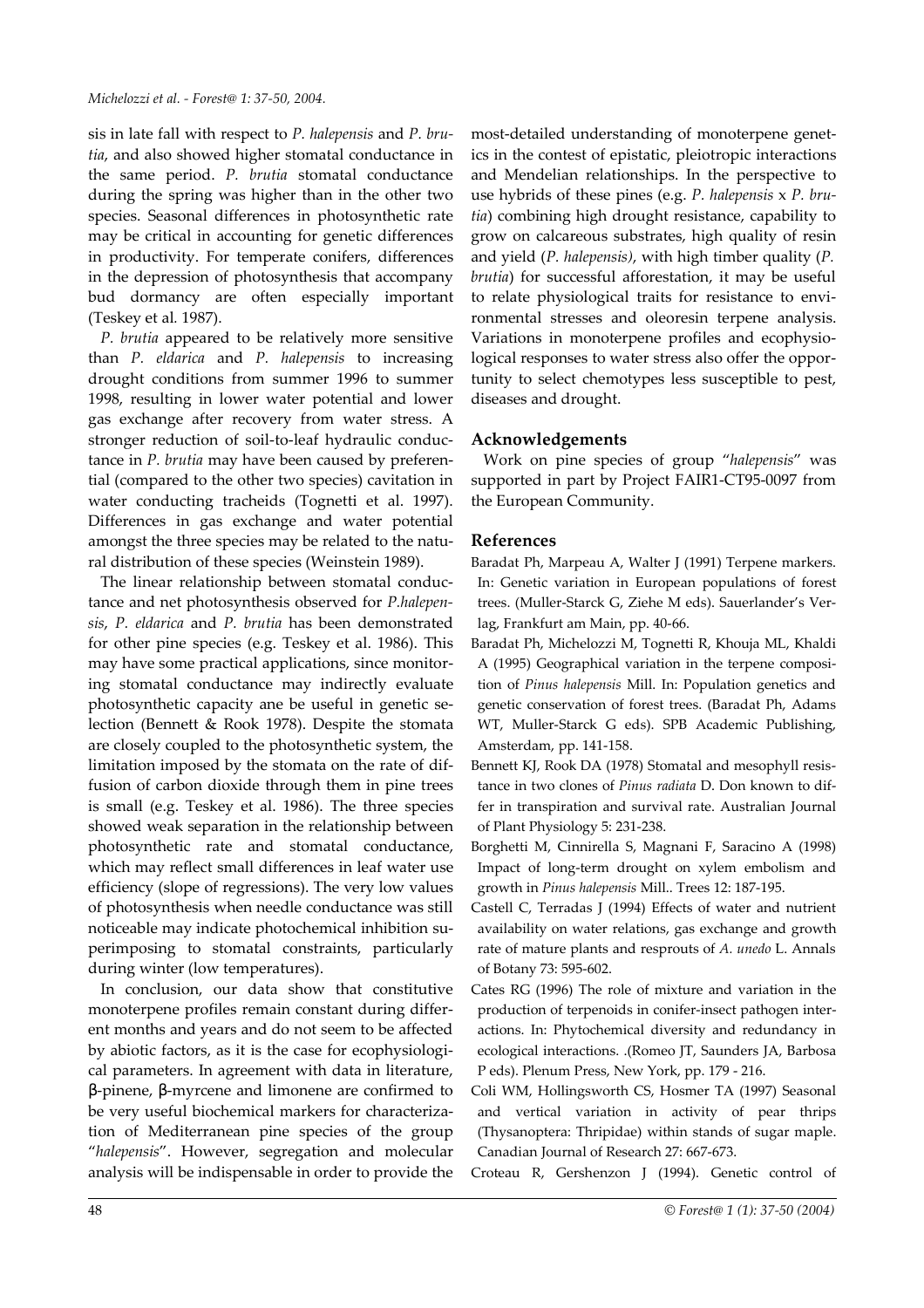monoterpene bio-synthesis in mints (*Mentha*: Lamiaceae). In: Genetic engineering of plant secondary metabolism. (Beea Ellis ed). Plenum Press, New York, pp. 193–229.

Dixon MA, Grace J, Tyree MT (1984) Concurrent measurements of stem density, leaf water potential and cavitation on a shoot of *Thuja occidentalis*. Plan, Cell and Environment 7: 615-618.

Fäldt J, Martin D, Miller B, Rawat S, Bohlmann J (2003) Traumatic resin defense in Norway spruce (*Picea abies*): Methyl jasmonate-induced terpene synthase gene expression, and cDNA cloning and functional characterization of (+) 3-carene synthase. Plant Molecular Biology 51: 119- 133.

Fischer U, Vetter S, Novak J, Glasl S, Saukel J, Franz C (2001) Inheritance of the sesquiterpenes longipinenone and hydroxy-longi-pinenone within the *Achillea millefolium* complex (Compositae). Plant Breeding 120: 251–254.

Hanover JW (1992) Applications of terpene analysis in forest genetics. New Forests 6: 159-178.

Harborne JB (1990) Role of secondary metabolites in chemical defence mechanisms in plants. In: Bioactive compounds from plants. (Chadwick DJ, Marsh J eds). John Wiley & Sons, Chichester-New York-Singapore, pp. 126-134.

Klepzig KD, Smalley EB, Raffa KF (1996) Combined chemical defenses against an insect-fungal complex. Journal of Chemical Ecology 22: 1367-1388.

Jackson GE, Irvine J, Grace J, Khalil AAM (1995) Abscisicacid concentrations and fluxes in droughted conifer saplings. Plant, Cell and Environment 18: 1411-1418.

Johnson JD (1984) A rapid technique for estimating total surface area of pine needles. Forest Science 30: 913-921.

Jones HG, Sutherland RA (1991) Stomatal control of xylem embolism. Plant, Cell and Environment 14: 607-612.

Langenheim JH (1994) Higher plant terpenoids: a phytocentric overview of their ecological roles. Journal of Chemical Ecology 20: 1223-1280.

Maier CA, Teskey RO (1992) Internal and external control of net photosynthesis and stomatal conductance of mature eastern white pine (*Pinus strobus*). Canadian Journal of Forest Research 22: 1387-1394.

Michelozzi M, Squillace AE, Vendramin GG (1990) Monoterpene in needles and cortex of an artificial *P. brutia* Ten. x *P. halepensis* Mill. hybrid. Journal of Genetic and Breeding 44: 241-246.

Michelozzi M, White TL, Squillace AE, Lowe WJ (1995) Monoterpene composition and fusiform rust resistance in slash and loblolly pines. Canadian Journal of Forest Research 25: 193-197.

Michelozzi M, Radicati M, Properzi M (1998) Resin monoterpene composition of Mediterranean pines of group "*halepensis*". In: Proceeding of the international conference "I Simposio de aprovechamiento de resinas naturals" Segovia 5-7 February 1998. Agrofitor, S.A. Segovia Spain, pp. 67-76.

Michelozzi M (1999) Defensive roles of terpenoid mixtures in conifers. Acta Botanica Gallica 146: 73-84.

Nishizawa A, Honda G, Tabata M (1992) Genetic control of the en-zymatic formation of cyclic monoterpenoids in *Perilla frutescens*. Phytochemistry 31:139–142.

Plomion C, Yani A, Marpeau A (1996) Genetic determinism of δ3-carene in maritime pine using RAPD markers. Genome 39: 1123-1127.

Popp MP, Johnson JD, Lesney M (1995a). Characterization of the induced response of slash pine to inoculation with bark beetle vectored fungi. Tree Physiology 15: 619-623

Popp MP, Johnson JD, Lesney M (1995b). Changes in ethylene production and monoterpene concentration in slash pine and loblolly pine following inoculation with bark beetle vectored fungi. Tree Physiology 15: 807-812

Potvin C, Lechowicz MJ, Tardif S (1990). The statistical analysis of ecophysiological response curves obtained from experiments involving repeated measures. Ecology 71: 1389-1400.

Raffa KF (1991) Induced defenses in conifer-bark beetle systems. In: Phytochemical induction by herbivores. (Tallamy DW, Raupp MJ eds). Academic Press, New York,.pp. 245-276.

Raffa KF, Smalley EB (1995) Interaction of pre-attack and induced monoterpene concentrations in host conifer defense against bark beetle-fungal complexes. Oecologia, 102: 285-295.

Raguso RA, Pichersky E (1999) A day in the life of a linalool molecule:chemical communication in a plant-pollinator system. 1. Linalool biosynthesis in flowering plants. Plant Species Biology 14: 95–120.

Ritchie GA, Hinckley TM (1975) The pressure chamber as an instrument for ecological research. Advances in Ecological Research 9: 165–254.

Russell CE, Berryman AA (1976) Host resistance to the fir engraver beetle1. Monoterpene composition of *Abies grandis* pitch blister and fungus-infected wounds. Canadian Journal of Botany 54: 14-18.

Saliendra NZ, Sperry JS, Comstock JP (1995) Influence of leaf water status on stomatal response to humidity, hydraulic conductance, and soil drought in *Betula occidentalis*. Planta 196: 357-366.

Samuelson LJ, Seiler JR, Feret PP (1992) Gas exchange and canopy structure of 9-year-old loblolly pine, pitch pine and pitch x loblolly hybrids. Trees 6: 28-31.

Schiller G, Conkle MT, Grunwald C (1986) Local differentation among Mediterranean populations of Aleppo